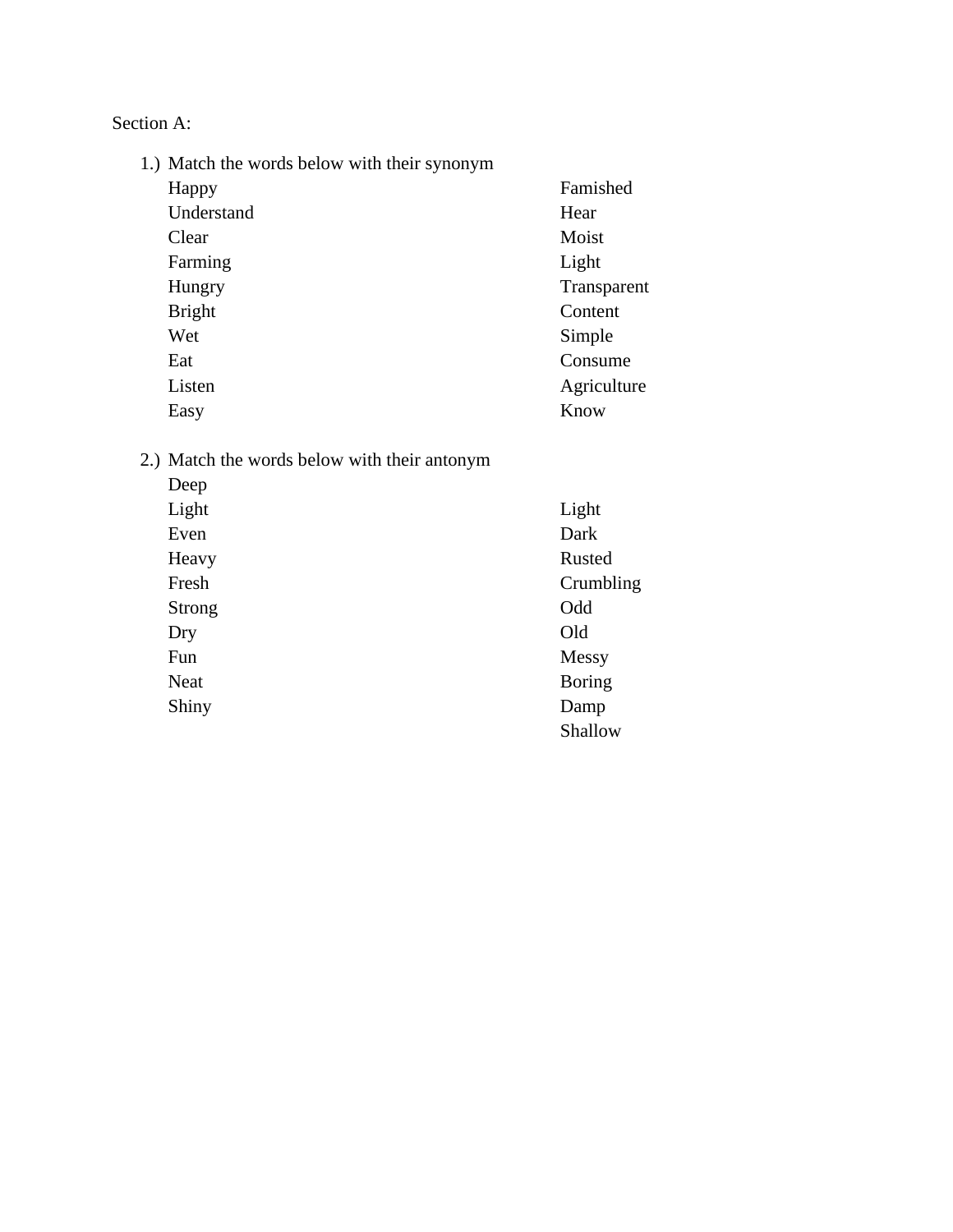Section B: Take the words from the Word Bank and put them in the correct category

| <b>Nouns</b> | Verbs | Adjectives |
|--------------|-------|------------|
|              |       |            |
|              |       |            |
|              |       |            |
|              |       |            |
|              |       |            |
|              |       |            |
|              |       |            |

Word Bank: Run, Climb, Jump, Work, Dig Cat, Pig, Tractor, Sun, Potato Pretty, Big, Small, Happy, Hungry